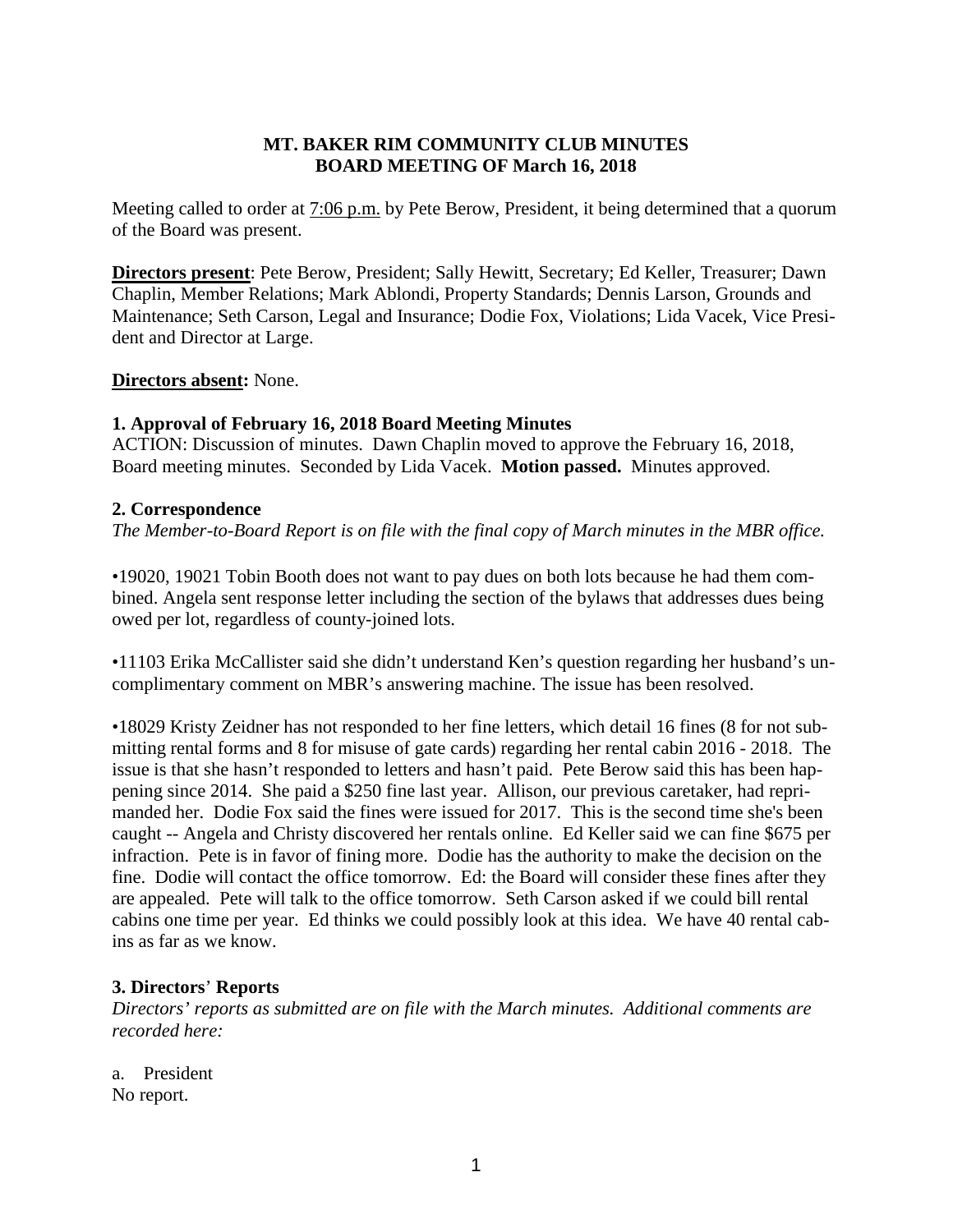# b. Secretary

Sally Hewitt reported: I'll post the need for nominees on Nextdoor soon after the March meeting and we can get started on that process. After that, we'll need nominees' bios. Ed will print items for the AGM, so we'll need to make sure we have all bylaw amendments/repeals and the President's letter camera-ready April 22 or so.

# c. Treasurer

Ed Keller reported 2018 Revenue is in very good shape. At the end of February, 32 members' dues were unpaid — now 16 days later, 22 are unpaid. To date, we have \$14,275 outstanding dues for 2018, down from last year at the same time.

In 2017 at the end of February, there were about 70 unpaid dues on lots. Of the 2018 unpaid dues from 22 members, 11 were on the list of members sent a late dues payment letter last year and received the notice of intent to file a lien. This is consistent with a small group of members who do not pay until the very last moment. It was reported that the list last year had generated over 200 mailed invoices taking time, material, postage, and labor to obtain compliance.

Member gate and vendor gate card revenue as well as rental income are all above 2017 YTD. Interest on unpaid dues begins to accrue this month, and a late notice letter will be mailed in May with a May 30 deadline for payments before a lien will be filed. I believe we will achieve near 100% participation this year.

A draft of this year's lien fee notice for unpaid dues will be sent out for the Board to review. It will be an updated version of last year's letter. I am proposing the possibility of adding a re-billing fee of \$10.00 to each invoice after 60 days in addition to the interest charge. Our Article IX CHARGES & ASSESSMENTS allow for the Board to "include interest on delinquent amounts thereof…AND THE COSTS, including attorney fees, OF COLLECTING THE SAME." I believe this gives us the authority to create a policy to pass this added cost on to the member with unpaid balances.

Expenses are in line with our current budget. YTD payroll expenses and payroll taxes are higher than normal due to January 2018 having 3 paychecks in that month. As staff is paid every 2 weeks there are 2 months each year when they receive 3 checks. This varies year to year depending upon what dates the pay periods end upon. This will all level out as the year progresses. All other expenses are in line with our projected budget when seasonal costs are factored in.

All accounts were reconciled and verified as correct.

Peoples Bank returned 4 checks drawn on Canadian banks to us where the "in US Funds" was hand written. Peoples Bank will no longer accept these checks for deposit into our accounts. Canadian checks that are preprinted "IN US FUNDS" are still allowed for deposit. We were able to deposit the 4 checks into our account at First Federal and all future Canadian checks with the handwritten "in US Funds" will be returned to the member along with an explanation as to why we can no longer accept these checks. Angela has already begun adding a printed note on all invoices advising our members of this change of policy. She is also attaching an additional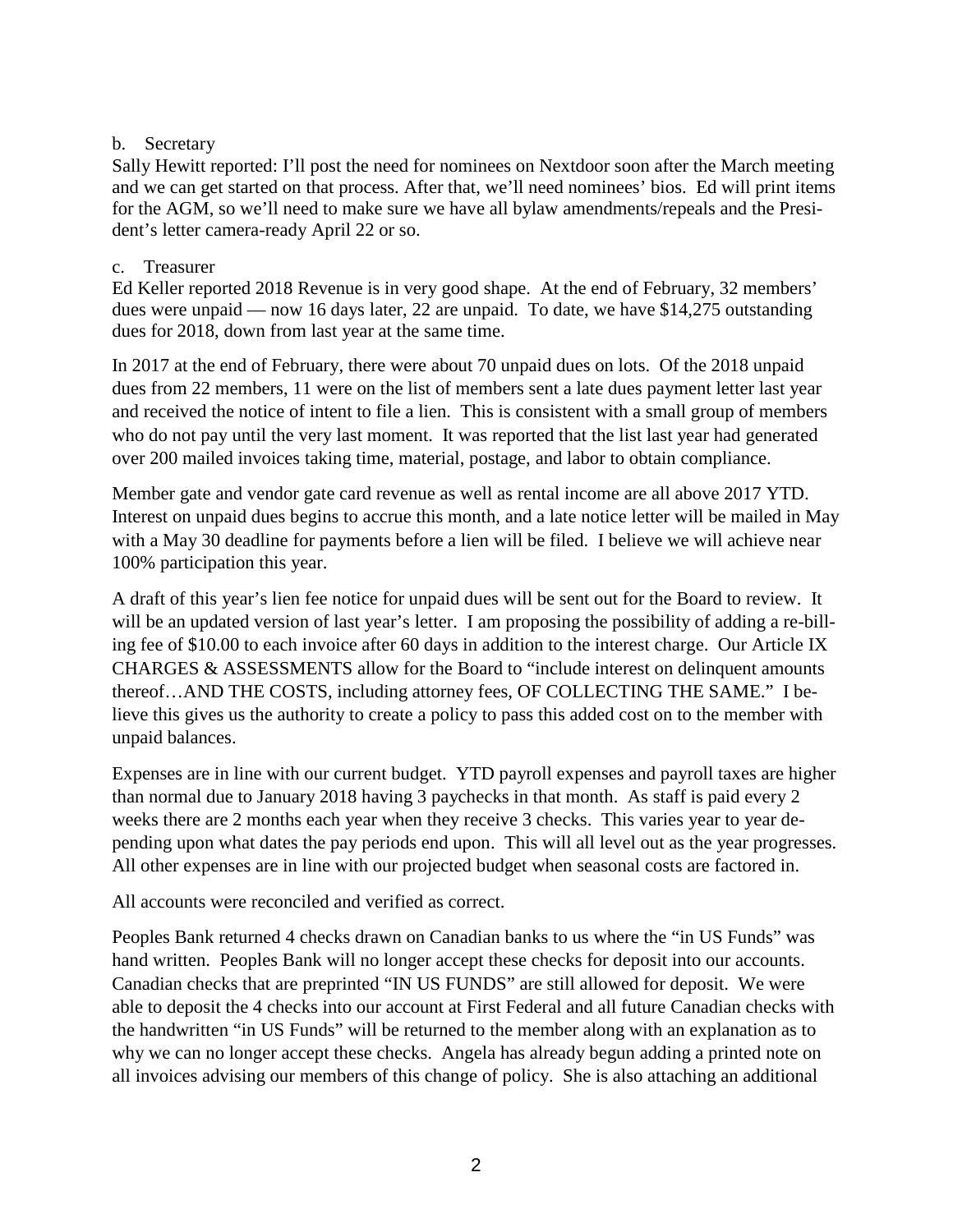notice that explains our other methods of payment available on our website. PayPal is being used on a regular basis already with another \$11,000.00 collected by that method in February.

Our current Balance Sheet includes about \$23,000.00 carryover of 2017 revenue. I will be asking our accountants to recommend if this should be retained in our General Fund Accounts or be moved into our Reserves. I will report their opinions in the March Financial Report.

The Larson and Gross Review will be done later this month and is expected to be completed well in advance of our AGM mailing and posting deadline of April 27th.

d. Legal and Insurance No report.

e. Grounds and Maintenance

Dennis Larson reported: Aaron and Ken have been putting up new light fixtures in the clubhouse and are continuing work on the downstairs bathroom in the Gatehouse.

The work on the new tile in the men's shower will likely get started in April, no date definite yet.

#### f. Property Standards

Mark Ablondi reported: Mike Gooch's work site is clean, and he apologized for being abrupt.

14022 SHUKSAN RIM DR (Melissa & Jim BISHOP): Plan for pre-permit lot walk-thru and plan review w/Jim & Aaron. Neighbor has two out buildings at back of lot on south side that are supposedly on Bishop's lot. If they want neighbor to move the two small sheds then recommend re-survey. Current survey is dated 2004 (14yo). Aaron will reach out to neighbors (14042 CHIMNEY?) on south side. Mark hasn't seen a building permit from Mr. Bishop yet.

14058 CANYON LANE (Bob SMITH): Ready to cut final tree at back of lot originally approved 7/4/2017. Approved & tree cut 3/2/2018.

15010 PICKET LANE (Swan BENDER): Ok'd brush clearing for perc test.

19021 GLACIER RIM DR (Tobin BOOTH): Pre-Construction walk through w/owner, contractor, environmental consultant, and Aaron. All satisfactory. Whatcom County permits in order. MBRCC new construction permits approved/issued.

g. Violations Dodie Fox said she'll include this month's violations in next month's report.

h. Member Relations No report.

i. Director-at-Large No report.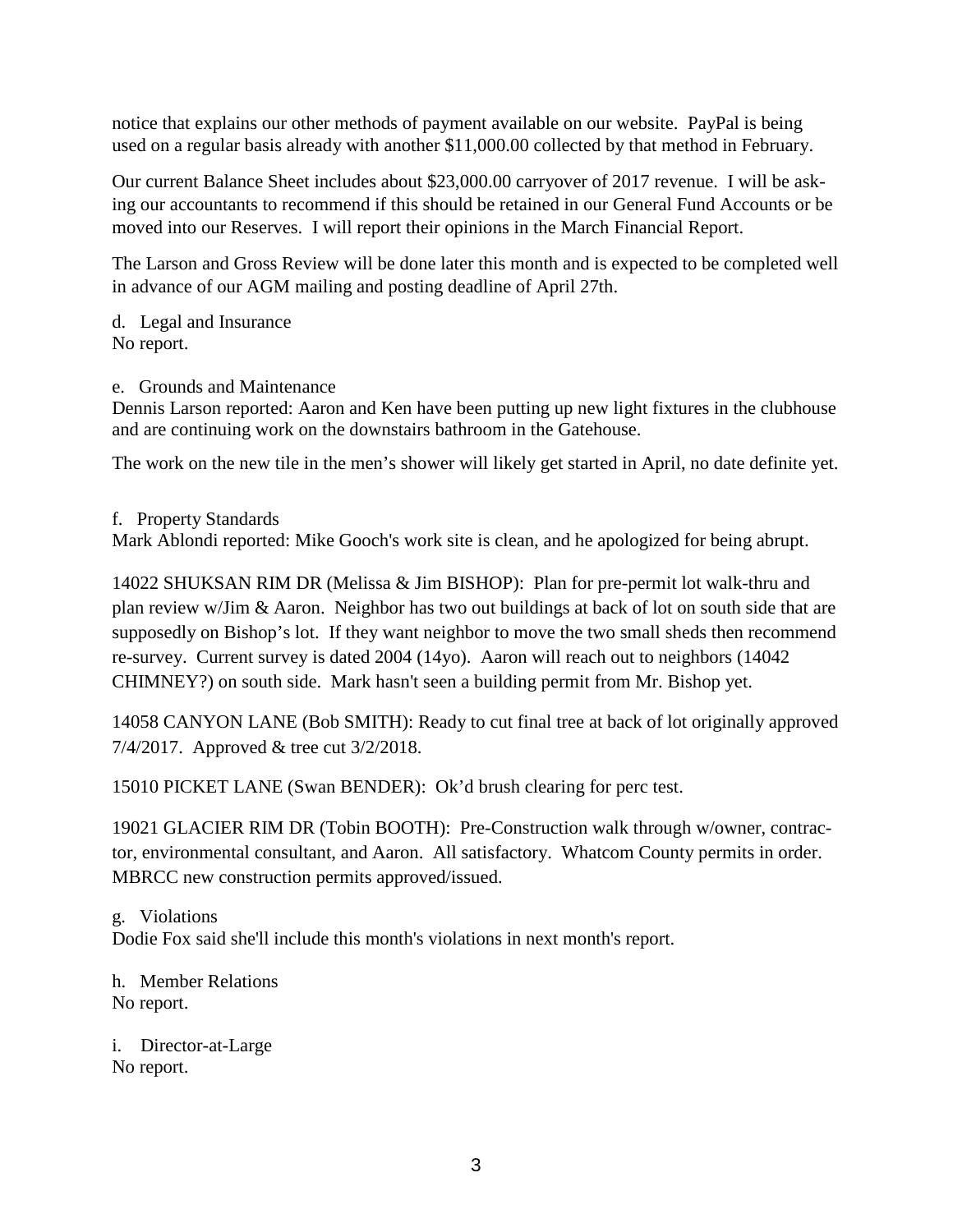# **4. Unfinished Business**

a. Vote to amend Article VI, Section 5, add Social Director to Member Relations — Pete Berow said he didn't do his homework to prepare this amendment. He gave some history: In July 2010, Social/Member Relations director quit after the AGM, and Roy Graham took over the Member Relations directorship. Roy dropped the Social director part off his report. The Social director position was removed at the next AGM in 2011, but the Social Committee stayed. Dennis Larson asked if there had been a functioning Social Committee. Ed Keller: yes, until 2015 or so. Ed said in 2011 at the AGM, an amendment removed Social director from the Board by a vote of 68-3, and Dawn Chaplin said the Social Committee chairperson didn't want to be on the Board. Ed: we currently have a Social Committee and the Board has the right to form committees. Nothing has changed. We didn't remove the part about the President (or Board) has the right to form committees. There is no need to add Social director to our bylaws. Dawn Chaplin said we should have Social added to Member Relations as this director oversees the Social Committee as well. Mark Ablondi said the issue is how can the Social Committee get Board attention? Ed: if the Social Committee needs to get information to the Board, it is passed through the Member Relations director. Ed: we need to limit this discussion and take a vote. Pete continued: our previous Member Relations director used to walk the Rim to contact new members. Pete says the Member Relations position is now handled by the office. Dodie Fox: maybe that means you aren't the right person for this position, Dawn. The Rim is changing faster than we can keep up with it. Dodie mentioned Roy Graham, Member Relations director at the time, was the first person to come to their home after their home was robbed -- Roy cared about what happened. Ed: Roy was the first person to come to our property to help us get our plans going and approved. That is the job of the Member Relations director and it is written in the rational for the original amendment and in later AGM minutes. Dawn advised that she has met new owners at the social events and, if they had any questions, she would give them the information or direct them to the office. Mark: what is your point about Member Relations, Pete? Pete doesn't think the person should visit all the new members. Mark said we need a Member Relations director. Ed: what is the purpose of your amendment?

ACTION: Pete moved to amend Article VI, Section 5, adding Social Director to Member Relations' title. Ed seconded.

VOTE — Yes votes: 2 No votes: 7. **Motion did not pass.**

Ed Keller requested the floor.

Ed Keller said: I have researched this online and am formally asking Dawn Chaplin to resign her Member Relations position on the Board, but continue her position as chairperson of the Social Committee. There will be a new Member Relations director and Dawn will work with that person, but will not be sitting on the Board. Are you willing to resign? Dawn: no. Ed: If you are unwilling to resign your position on this Board then I am exercising my right under ARTICLE VI of our bylaws Section 7 to call for a vote to remove.

**"Any director may be removed as such by the Board of Directors at any properly called meeting for any reason sufficient to the directors. Vacancies will be filled as per ARTICLE VI section 6."**

As you have chosen not to resign, I am therefore placing the following motion to the Board for a vote: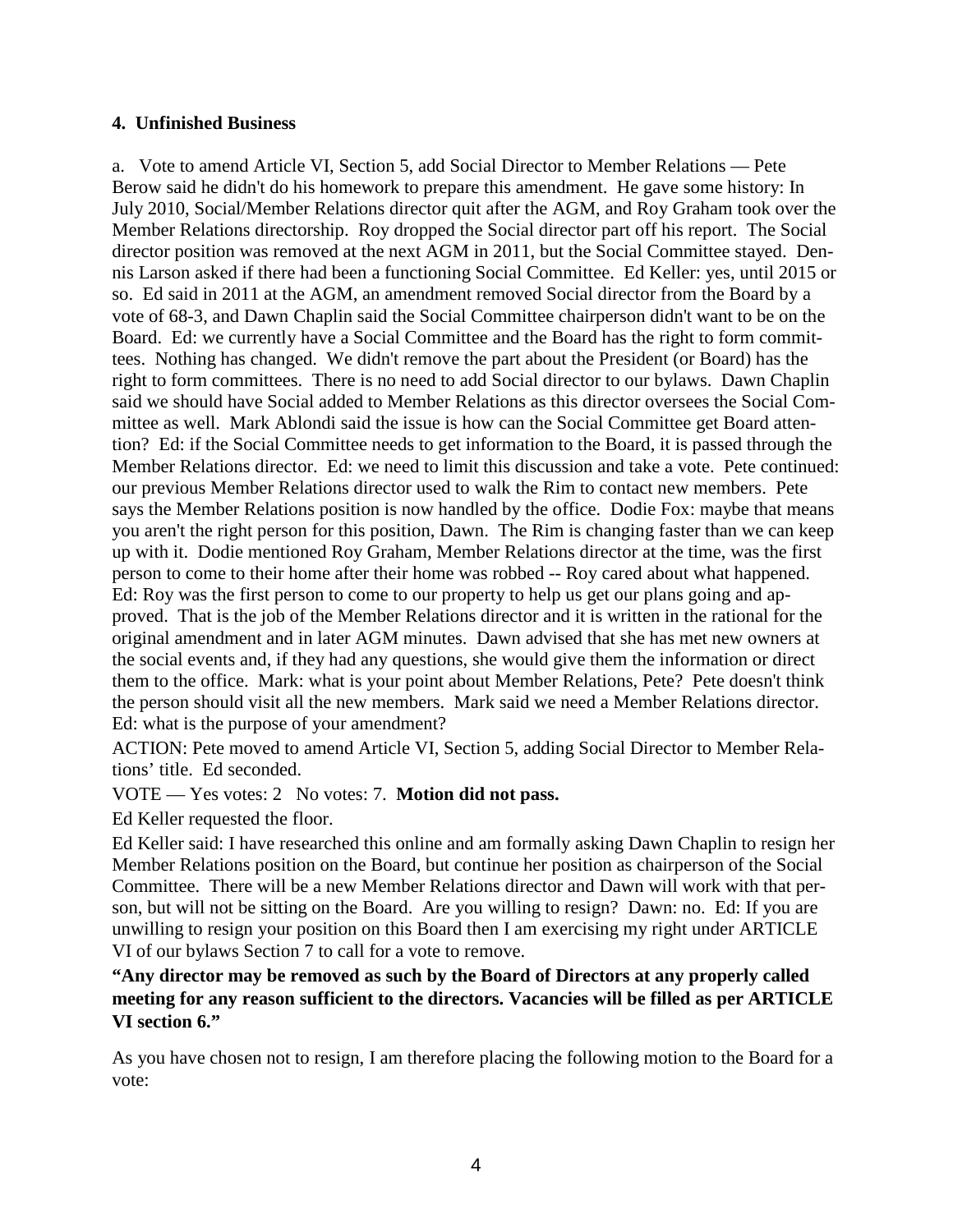Ed Keller moved: Dawn Chaplin is to be removed from this Board effective immediately upon an approved vote of this motion.

Is there a second? Dodie Fox seconded.

I further call for a division of the house to require a vote by actual count and the results to be recorded in the minutes of this meeting. Vote is to be by paper ballot and counted by two approved Board members. I am recommending Mark Ablondi and Seth Carson to conduct the count and announce the results to the Board.

ACTION: Ed Keller moved Dawn Chaplin be removed from the Board. Dodie Fox seconded. DISCUSSION: Seth Carson said this needs serious discussion, and he didn't know if he could make a decision tonight. Ed: I did not come to this lightly. The decision tonight will change the composition of this Board. Mark Ablondi said we've functioned just fine without Social director. Ed handed out ballots.

VOTE — Seth and Mark counted the votes: Yes votes: 4 No votes: 3 Abstain: 2. Ed still had the floor and said the motion passed. **Motion passed.** Dawn Chaplin was removed from the Board.

Dawn will be asked to turn in her Board Member's Handbook and her office key as required of all past Board members.

Ed Keller asked Dawn Chaplin: are you willing to be in charge of Social Committee — Dawn said no. Ed said Dawn was required to return her office key, clubhouse key, Board Member's Handbook, and the Social Debit Card. Dawn said she would return those items. At this point, Dawn left the meeting.

Ed Keller continued: I am formally asking Pete Berow to resign as President and take over as Member Relations director. If you are unwilling to do this, then I will call for a vote to remove. Pete Berow said no.

ACTION: Per MBR bylaws, Ed Keller moved to remove Pete Berow as President of the MBR Board. Dodie Fox seconded.

DISCUSSION: Mark Ablondi asked for Ed's reasons. Ed gave some history and said after the 2017 AGM, he knew there was going to be a continuing issue with Dawn Chaplin and he knew by last July that it was going to be a nightmare. Ed sent out a notice to all Board members on July 22, 2017 stating he was going to resign unless some conditions were met regarding Dawn Chaplin. After that, Ed and Pete sat down to talk privately. Pete asked what Ed's goals were. Ed: I wanted to see some progress on our bylaws. I've seen the Board stumble time and time again. During their private talk, Ed asked if Pete could keep Dawn contained, as we have other important business to deal with. And, during their private discussion, Pete and Ed made an agreement that they would work together to accomplish this. Prior to our February 2018 meeting, Ed sent Pete an email about presenting an advisory vote for the funding of social events. This advisory vote document has to be presented to the Board in a timely fashion. Pete sent an email back and said yes, we're going to bring an advisory vote to the March Board meeting.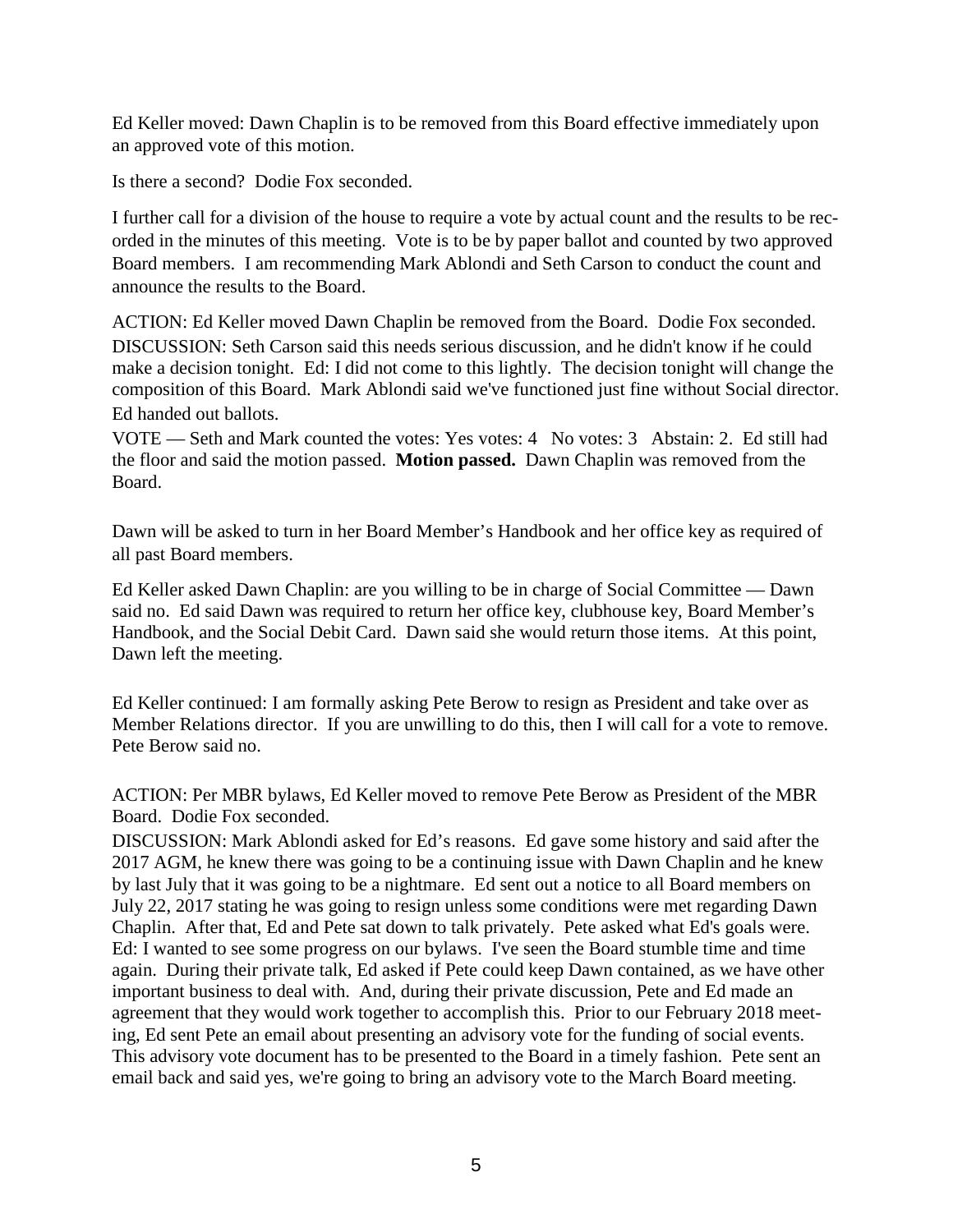Pete, instead, presented a President's letter, in which he unknowingly attempted to bypass the bylaw process. Pete said he thought they could get funding at the AGM and that would get this issue off his back. Pete admitted he still doesn't have the advisory vote written. Seth Carson asked: why wasn't the advisory vote proposal done? Pete said: I don't know. Ed: the problem is you don't understand the bylaws. Ed wrote all of the bylaw changes this year. Ed said I'm asking you to step down and fill the Member Relations position. Dodie Fox: these issues are all procedural. She said she's grateful someone (Ed) knows procedures. Dodie asked Pete if he could step aside for a moment and work on learning procedures. Do you, Pete, know the procedural issues? Pete said: no, I don't. He admitted Ed Keller is the workhorse of the Board. Sally Hewitt said, as the director in charge of the AGM, she didn't appreciate Pete not doing his homework. By not knowing our procedures, Pete has caused problems and delays with the AGM preparation process. His inattention to detail has had repercussions by wasting valuable Board and staff members' time and causing chaotic last-minute changes.

VOTE — Seth and Mark counted the votes: Yes votes: 4 No votes: 4. **Motion did not pass.** Ed said a tie does not pass, Pete Berow retained his position as President.

b. Article VII (officer descriptions) — Ed Keller said we have dual issues. First, in officer descriptions we need to remove Certificates of Membership because of the repeal of Article IV. Second, the added descriptions of the other directors should be added to Article VI, not VII. The Board should just approve the changes to existing officer descriptions now and wait till next year to add director descriptions. There are currently no descriptions of the other directors and it is better to get it right than get it done now.

ACTION: Dodie Fox moved to approve the amendment to Article VII, and leave director or nonofficer descriptions for a later time. Seth Carson seconded. **Motion passed.**

c. President's letter for the AGM mailing (review at March meeting) — Pete Berow said he's going to have to make a few changes and will send those changes out before the next Board meeting.

d. Approve Capital Reserve projects for the next 5 years — Ed Keller reported the only change since the last meeting is Dennis Larson, Aaron Ebner, Pete Berow, and he added a \$20,000.00 fund expense to upgrade the heating system in the garage and the office in the same year we are planning on remodeling the garage. Again, this was motioned, seconded, and approved for use at the 2018 AGM. With Christy's help, Ed was able to shrink the full Reserve Plan spreadsheet down in size for the AGM section of MBR's website. Mark Ablondi said we can't have this Reserve Plan online without a secure connection. Mark will ask Christy if she can provide a secure connection.

e. Number of gate cards per member — Dodie Fox asked to table this until after the AGM.

f. Set up rental members/Violations director meeting — Dodie Fox would like to hold an open forum meeting for anyone in MBR interested in rental issues on Friday, April 27, 7 p.m. in the clubhouse. The county and state are working on taxing AirBnB. Issues to be discussed at this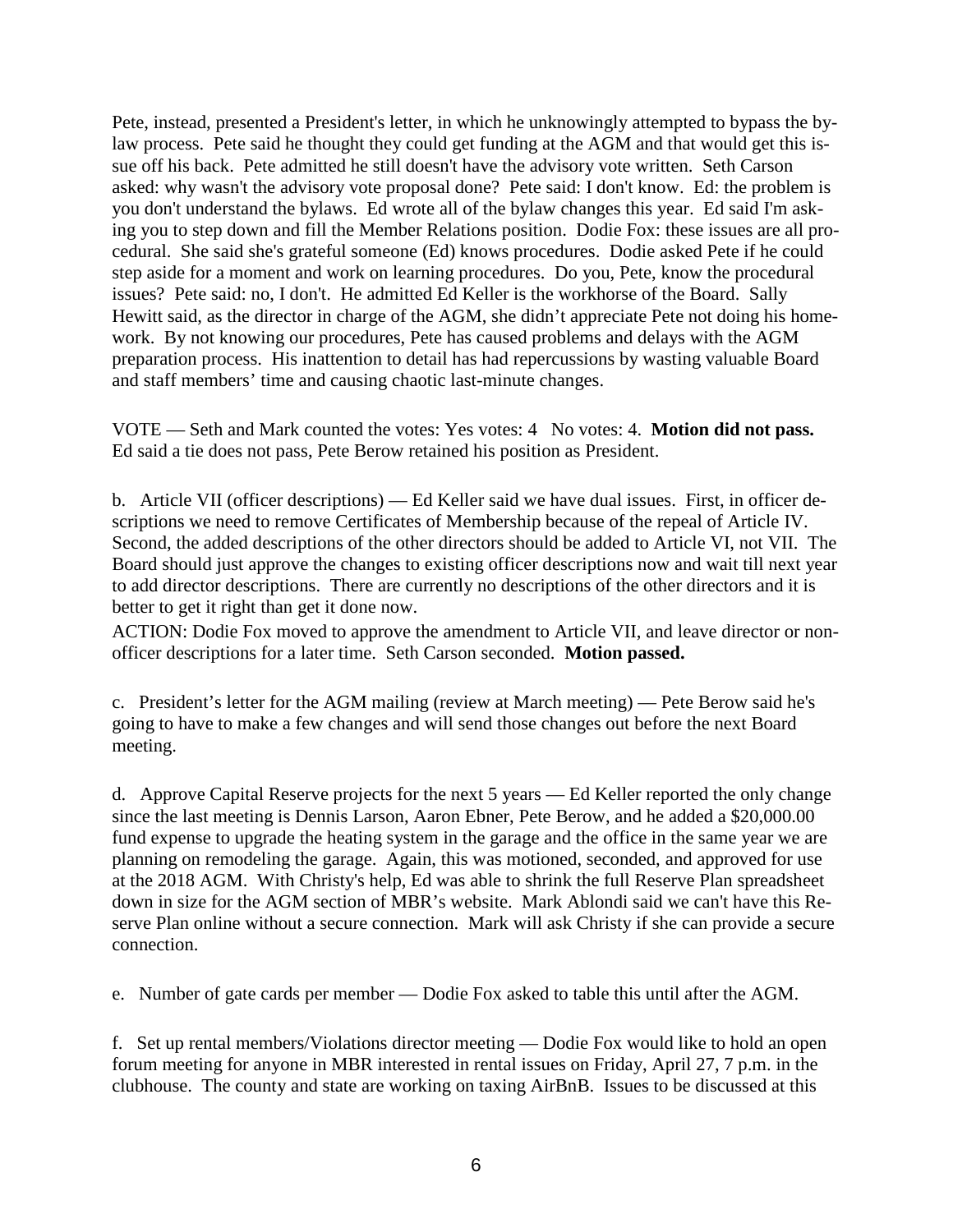meeting: gate, increasing rental fees, trash, noise violations, safety issues. Ed Keller suggested it would be good to send each member who rents on a regular basis a personal letter.

g. Tarps, tents, temporary plastic/tarp structures — Dodie Fox asked to table until the next meeting.

h. AGM updates — Sally Hewitt reported we will have 4 Board openings, 2 new and 2 returning: all positions are open, not for a specific Board position.

i. Secretary position out of voting sequence — Ed Keller reported our bylaws state that anyone who fills in for another director, has to keep on that director's position schedule. Sally Hewitt filled in for Roz Schott, whose term is up in June.

j. Limitations on drone use in MBR — Pete Berow tabled this until the next meeting.

# **5. New Business**

a. Funding social activities — Pete Berow will work on an advisory vote. Ed Keller suggested Pete ask Angela to write the advisory vote.

b. Proposed Bylaw Amendment to Article IX: Charges & Assessments — Ed Keller withdrew this proposal because we're going forward with the advisory vote.

c. Move restrictions on accessory roads other than within MBRCC to Property Standards — Ed Keller passed the document around.

ACTION: A motion was made and seconded, and approved. **Motion passed.** Pete Berow signed both the proposed documents for the office: one for the language and the other was the resolution to go on file. This has been moved to Property Standards.

d. Audits of our financials on 10-year schedule — Ed Keller would like to present a document to members at the AGM to approve an audit on a 10-year schedule. Members usually vote for a review, which is much less expensive. It would be good policy to plan for an audit of the budget every 10 years. Is there any opposition to this? Dodie Fox asked: why 10 years? Ed said it's a round number. Dodie said when she worked for a large company, the audit happened every 7 years due to legal expiration. Ed will ask during the review with Larson Gross about 7 years versus 10. Dennis Larson asked what is the difference between a review and audit. Ed: during a review, Larson Gross goes through all our files and basically certifies our books. An audit is more intense.

e. Changes to Employee Manual — Ed Keller asked to table until the next meeting. It needs to be updated according to new sick pay laws, vacation days, etc.